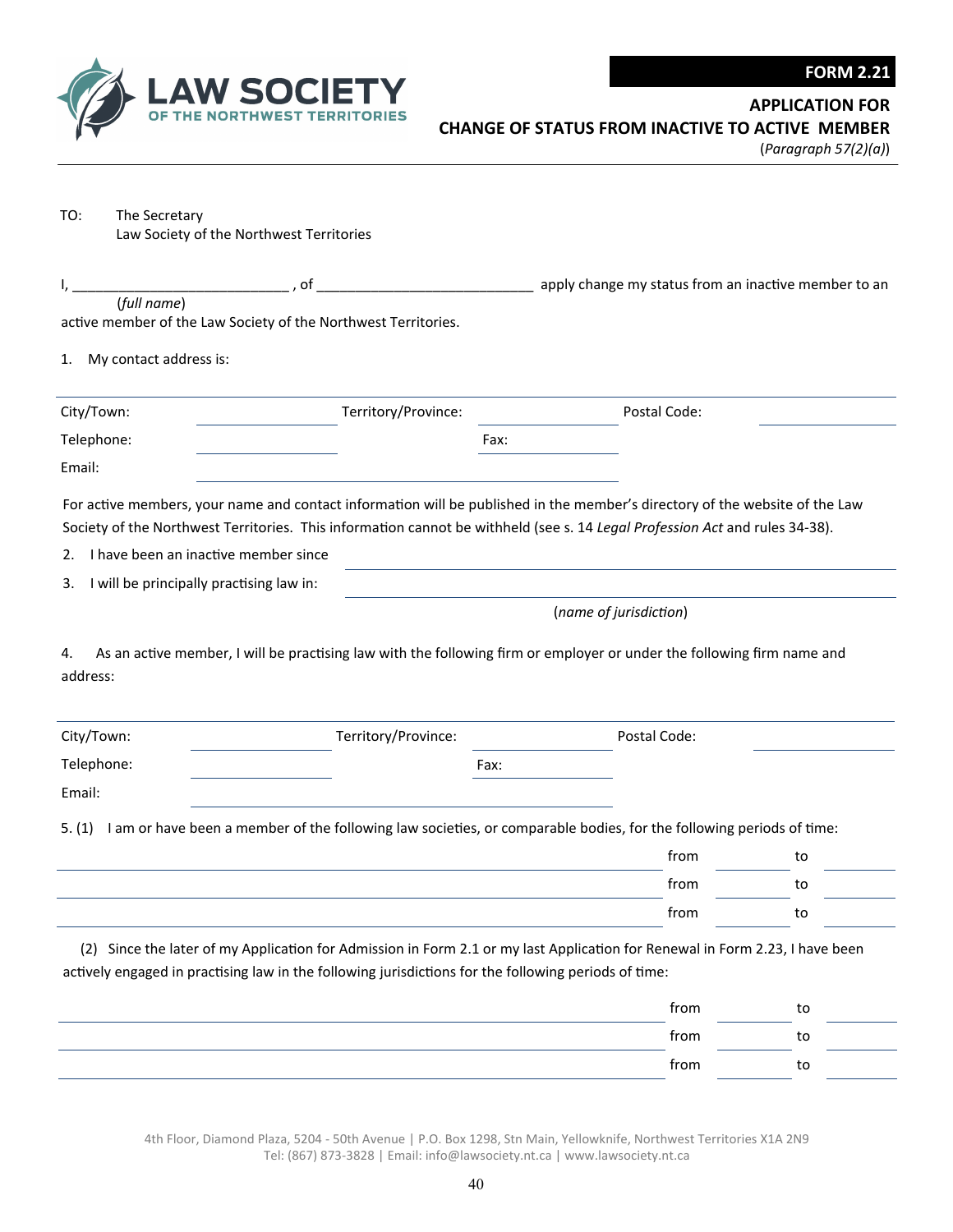(3) Since the later of my Application for Admission in Form 2.1 or my last Application for Renewal in Form 2.23, no disciplinary proceedings are pending or have been taken against me as a member of the societies or bodies listed in subsection (1), other than:

(4) The results of any disciplinary proceedings taken against me were:

(5) Since the later of my Application for Admission in Form 2.1 or my last Application for Renewal in Form 2.23, no claims for lawyer's professional liability insurance are pending or have been made against me as a member of the societies or bodies listed in

(6) The results of any claims for lawyer's professional liability insurance listed in subsection (5) were:

## 6. Annexed to this application are

- (a) a certificate from each provincial or territorial law society of which I am a member stating
	- (i) my standing,
	- (ii) the period of time during which I have been listed as an active member of the society or body,
	- (iii) whether disciplinary proceedings are pending against me, and
	- (iv) the nature and disposition of any disciplinary action that has been taken against me;
- (b) the insurance levy or my Insurance Exemption Certificate and Undertaking attached;
- (c) the assurance fund levy, if applicable; and
- (d) the prescribed application and admission fees.

## 7. I certify that:

- (a)  $\Box$  I will not be in private practice;
- (b)  $\Box$  I will be in private practice and
	- $\square$  I have applied to be a responsible lawyer,
	- $\square$  I am joining a firm that has a responsible lawyer designated,
	- $\square$  I am not maintaining any books of account, including trust ccounts, in the Northwest Territories. My books of account are maintained in (*jurisdicƟon*) \_\_\_\_\_\_\_\_\_\_\_\_\_\_\_\_\_\_\_\_\_\_\_\_\_\_\_\_\_\_\_\_\_\_\_\_\_\_.

4th Floor, Diamond Plaza, 5204 ‐ 50th Avenue | P.O. Box 1298, Stn Main, Yellowknife, Northwest Territories X1A 2N9 Tel: (867) 873‐3828 | Email: info@lawsociety.nt.ca | www.lawsociety.nt.ca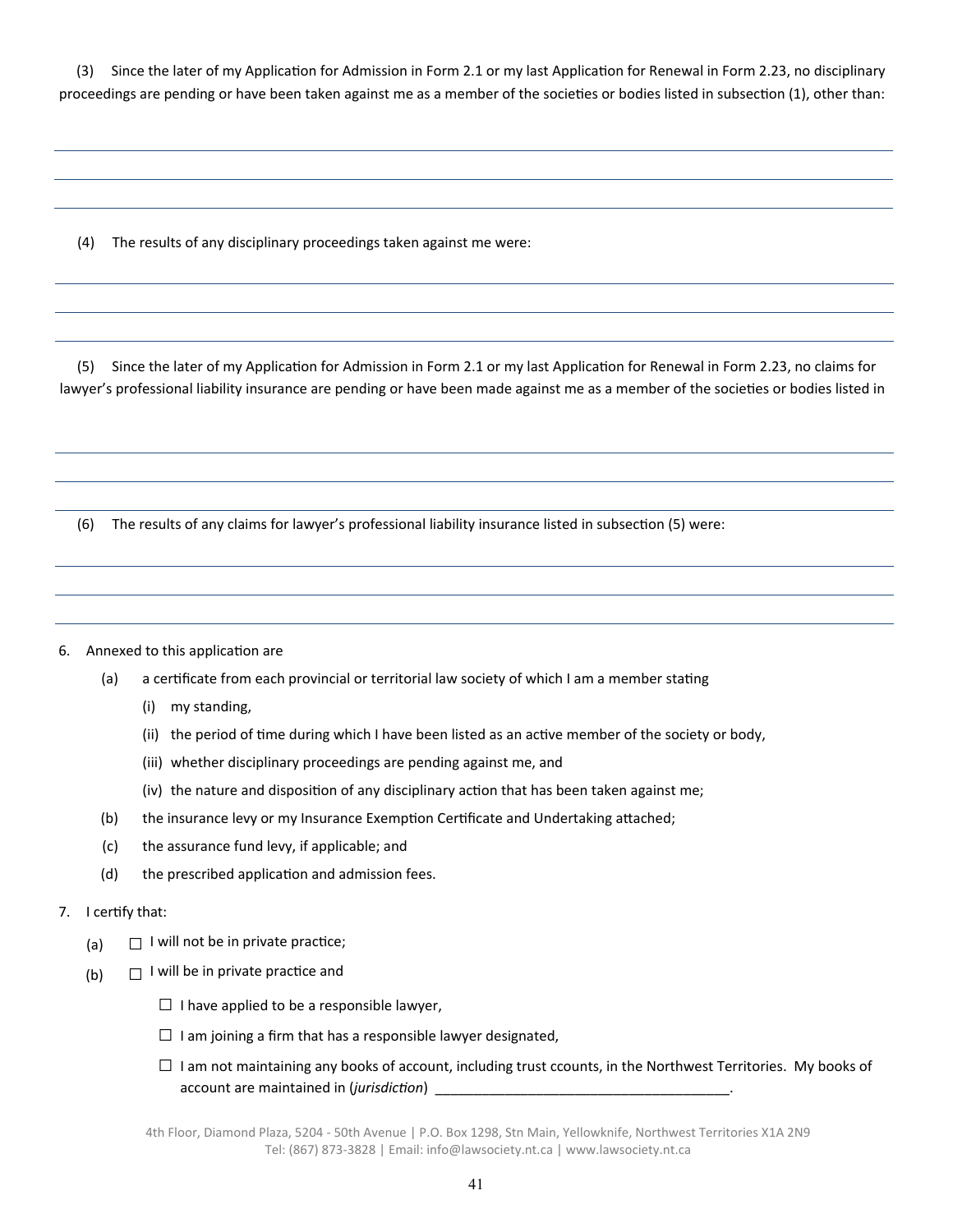8. I certify that the information I have provided in or annexed to this application is correct.

9. I undertake with the Law Society of the Northwest Territories that I will, during my enrolment, well and faithfully keep and perform all my obligaƟons as a barrister and solicitor and as a member of the Society and abide by the *Legal Profession Act*, the *Rules of the Law Society of the Northwest Territories* and the requirements of the Law Society.

10. I authorize the Law Society of the Northwest Territories to make enquiries of any person, other law societies, any government, any official or body, including the police or academic authority, with regard to any of the statements in this application or in any document provided in connection with this application. I authorize any law society of which I am or ever have been a member or any other persons or organizations enquired of, under this authorization, to provide all information requested.

11. I consent to receiving emails from the Law Society of the Northwest Territories apprising members and other interested parties of relevant information such as, but not limited to, key dates, meetings, events, general community notices and professional development opportunities. I understand that I may withdraw my consent at any time by clicking the "unsubscribe" link at the bottom of the emails. I understand that if I unsubscribe from the emails I assume full and sole responsibility for regularly visiting the website of the Society for regulatory and other Notices as well as general information relevant to my membership in the Society.

| латеп | Ωr<br>ບເ<br>$ -$ | $\sim$<br>$ \sim$ |  |
|-------|------------------|-------------------|--|
|       |                  |                   |  |

(*signature of applicant*)

The personal information collected in this form will be used by the Law Society of the Northwest Territories for one or more purposes contemplated by the *Legal Profession Act*, the *Rules of the Law Society of the Northwest Territories*, the *Code of Professional Conduct*, or a resolution of the Executive, and will be accessible to all departments of the Law Society and where applicable the Alberta Lawyers Insurance Association. The information may be used or disclosed by the Society, now or in the future, for regulatory purposes, including Society investigations and proceedings. We may contact you to obtain additional information, or to obtain clarification on the information you provided. Should you have any questions about the collection, use or disclosure of this information, please contact the Executive Director of the Law Society at (867) 873-3828.